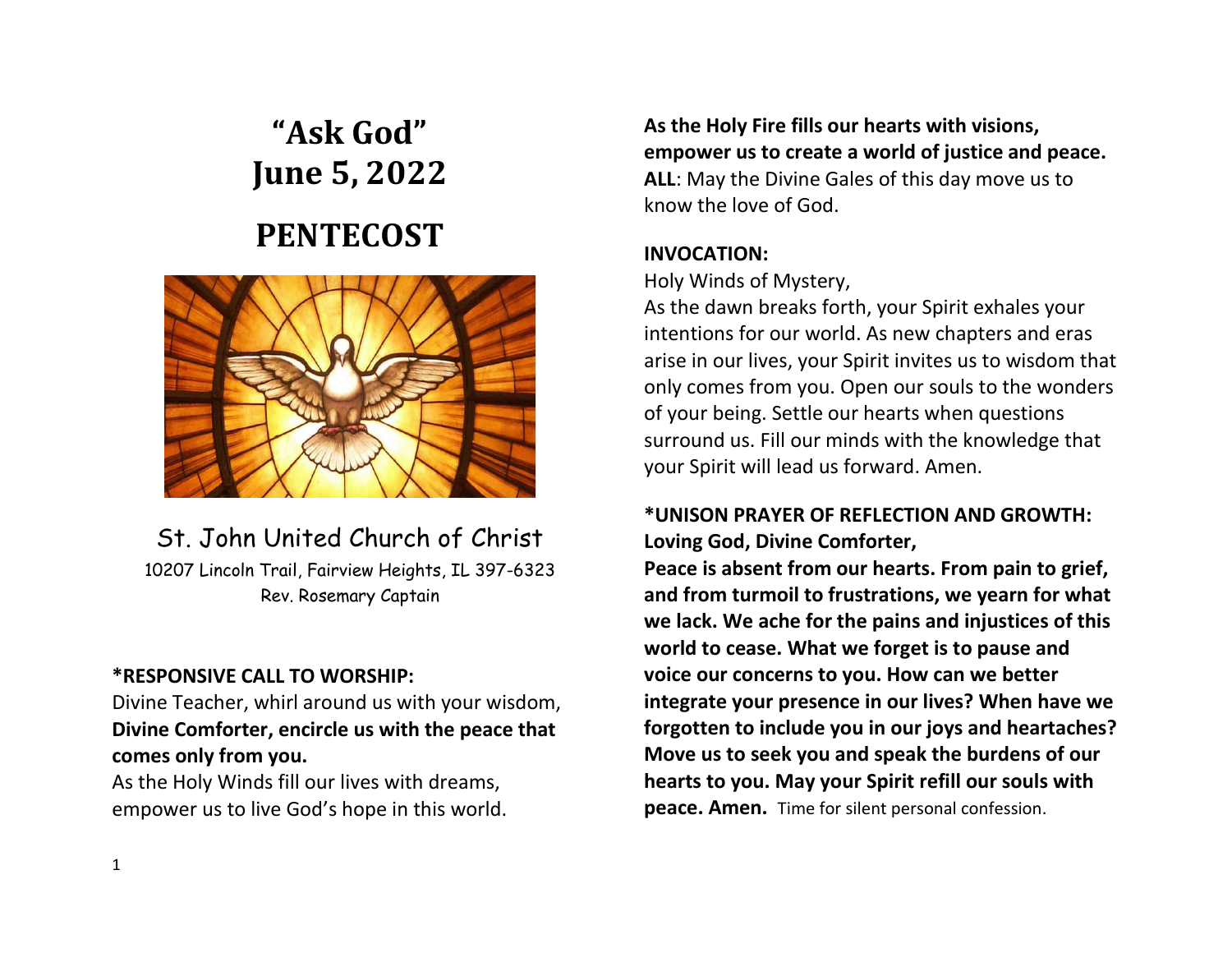## **ASSURANCE OF GRACE:**

The Spirit of God delivers grace and peace as we move through our journeys and inspires us to connect with God and neighbor to create a world of hope and joy. Amen!

## **\*GLORIA PATRI:**

**Glory to the Creator, the Christ, the Holy Spirit, Three- in-One; as it was in the beginning, is now, and ever shall be, world without end. Amen. Amen.**

## **SECOND TESTAMENT READING: Acts 2: 1-21**

**Pentecost 2** When Pentecost Day arrived, they were all together in one place. **<sup>2</sup>** Suddenly a sound from heaven like the howling of a fierce wind filled the entire house where they were sitting. **<sup>3</sup>** They saw what seemed to be individual flames of fire alighting on each one of them. **<sup>4</sup>** They were all filled with the Holy Spirit and began to speak in other languages as the Spirit enabled them to speak.

**<sup>5</sup>** There were pious Jews from every nation under heaven living in Jerusalem. **<sup>6</sup>**When they heard this sound, a crowd gathered. They were mystified

because everyone heard them speaking in their native languages. **<sup>7</sup>** They were surprised and amazed, saying, "Look, aren't all the people who are speaking Galileans, every one of them? **<sup>8</sup>**How then can each of us hear them speaking in our native language? **<sup>9</sup>** Parthians, Medes, and Elamites; as well as residents of Mesopotamia, Judea, and Cappadocia, Pontus and Asia, **<sup>10</sup>** Phrygia and Pamphylia, Egypt and the regions of Libya bordering Cyrene; and visitors from Rome (both Jews and converts to Judaism), **<sup>11</sup>** Cretans and Arabs—we hear them declaring the mighty works of God in our own languages!" **<sup>12</sup>** They were all surprised and bewildered. Some asked each other, "What does this mean?" **<sup>13</sup>**Others jeered at them, saying, "They're full of new wine!"

**<sup>14</sup>** Peter stood with the other eleven apostles. He raised his voice and declared, "Judeans and everyone living in Jerusalem! Know this! Listen carefully to my words! **<sup>15</sup>** These people aren't drunk, as you suspect; after all, it's only nine o'clock in the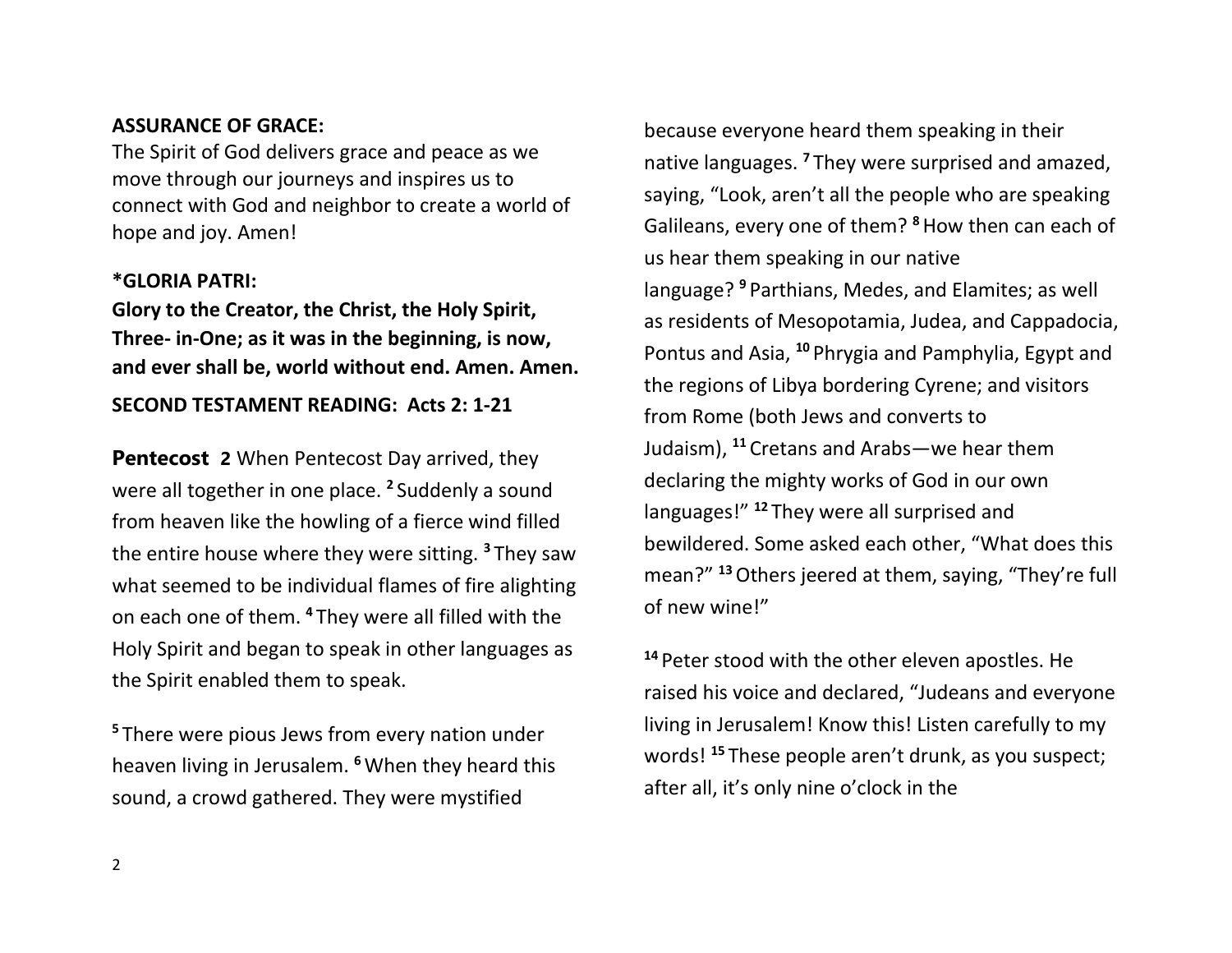morning! **<sup>16</sup>** Rather, this is what was spoken through the prophet Joel:

**<sup>17</sup>** *In the last days, God says,*

*I will pour out my Spirit on all people. Your sons and daughters will prophesy. Your young will see visions. Your elders will dream dreams.*

- **18** *Even upon my servants, men and women, I will pour out my Spirit in those days, and they will prophesy.*
- **<sup>19</sup>** *I will cause wonders to occur in the heavens above and signs on the earth below,*

*blood and fire and a cloud of smoke.*

**<sup>20</sup>** *The sun will be changed into darkness, and the moon will be changed into blood,*

 *before the great and spectacular day of the Lord comes.*

**<sup>21</sup>** *And everyone who calls on the name of the Lord will be saved.*

a. [Acts 2:21](https://www.biblegateway.com/passage/?search=Acts+2%3A1-21&version=CEB#en-CEB-26959) [Joel 2:28-32](https://www.biblegateway.com/passage/?search=Joel.2.28-Joel.2.32&version=CEB)

# **MESSAGE: "Ask God"**

 On June 5 we celebrate Pentecost, which some people call the "church's birthday", or the beginning of the church. I've been wondering, what does it take to start a church?; a clear goal is necessary, with knowledge of what a church should represent; education of how to make that goal a realty and a purpose for the church. For the people starting a church, they need courage, persistence, strength, patience, and energy. Perhaps you could think of a few more attributes. Jesus gives this task to the disciples. From what we have read in all four Gospels in the Bible, do you think the disciples are up to the challenge? I'm not so sure. How about you?

 Jesus is very sure. Jesus has all the trust in the world that the disciples will accomplish building the church even if there some bumps in the road. WHY DOES JESUS HAVE SUCH CONFIDENCE IN THESE MEN? BECAUSE THEY ARE BAPTIZED WITH THE HOLY SPIRIT ON PENTECOST. Everything the disciples need will be given and guided to them through the Great Counselor, the Holy Spirit.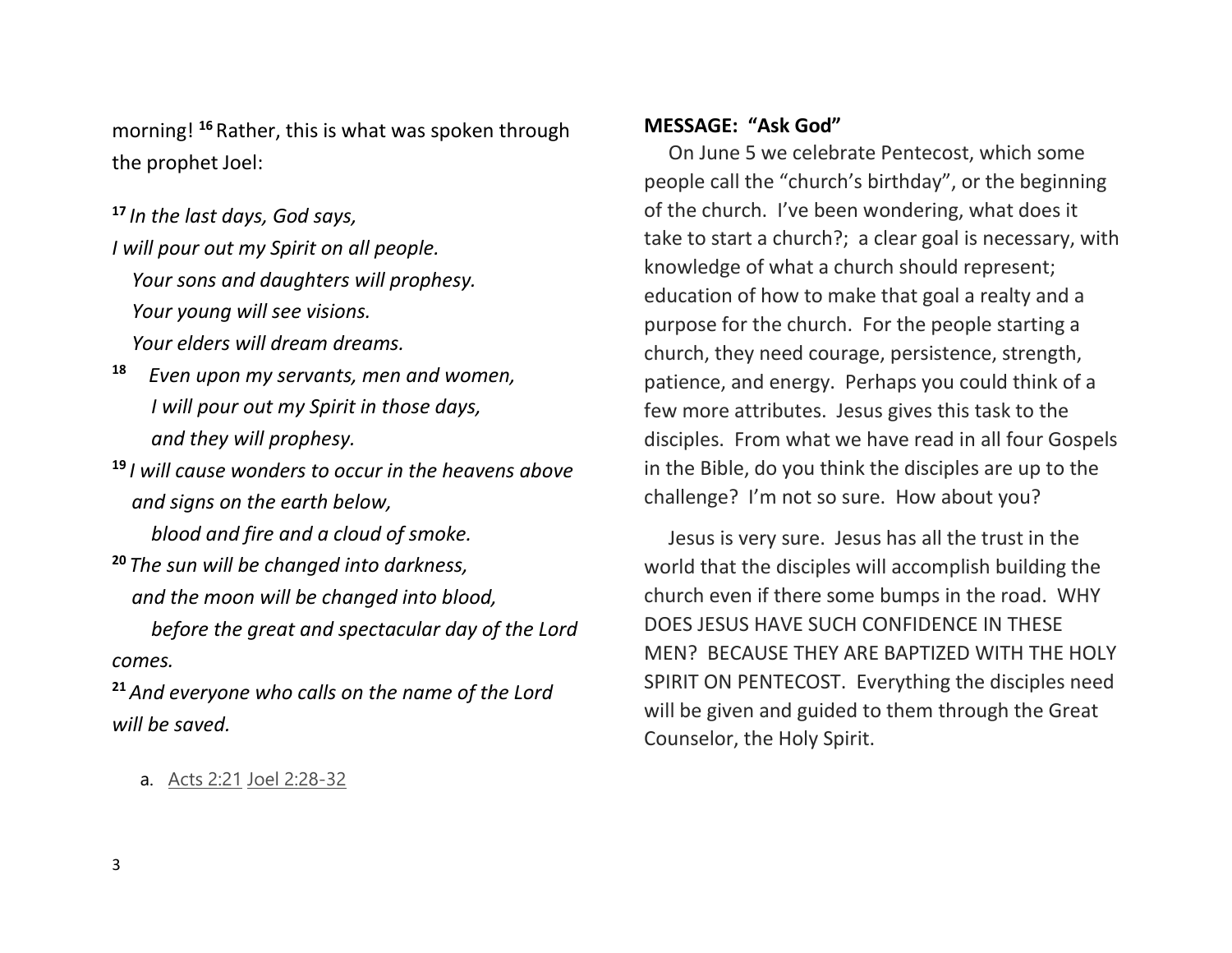Do you think the Holy Spirit can help us as we learn to follow the way of Jesus? Absolutely! We just need to prayerfully ask and it will begiven to us. Amen.

**PASTORAL PRAYER**: Beginning with a time for silent personal prayer.

Our Gracious and ever-loving God, we praise you for all you have done and will continue to do in the future for us and for your world. During this season of spring, you have created green trees and colorful flowers to brighten our days. Thank you.

 Thank you for sending the Holy Spirit to the disciples and to us, that we may have knowledge and courage to spread the Good News of the Gospel to others.

 We remember all the people in the world and in our neighborhoods who are suffering for one reason or another. We pray the people who have much will share with those who have so little.

 Be with us as we spend our lives doing will as we learn to love everyone. We pray all these things in the name of your Son, Jesus Christ.

# **THE LORD'S PRAYER: Our Father who art in heaven, hallowed be your name. Thy kingdom come. Thy will be done, on earth as it is in heaven. Give us this**

**day our daily bread. And forgive us our debts as we forgive our debtors. And lead us not into temptation, but deliver us from evil. For thine is the kingdom, and the power, and the glory forever. Amen.**

#### **PRAYER RESPONSE:**

**NCH 283 "Spirit of the Living God" Spirit of the living God, fall afresh on me; Spirit of the living God, fall afresh on me. Melt me, mold me, fill me, use me. Spirit of the living God, fall afresh on me.**

## **REFLECTION ON GIVING:**

Because of our love for the Divine Giver, we seek ways to share our love through our treasures, talents, and time. Whether we give in this hour or throughout this week, may we remember that God's Spirit encircles these gifts with hope.

## **\*BLESSING OF THE GIFTS:**

Holy Winds of Excitement,

May the gifts we share today and throughout this week nudge us to dream your dreams. May our giving inspire us to embrace your visions for our world. Holy Spirit, enliven our souls to create your realm of justice and peace on earth. Amen.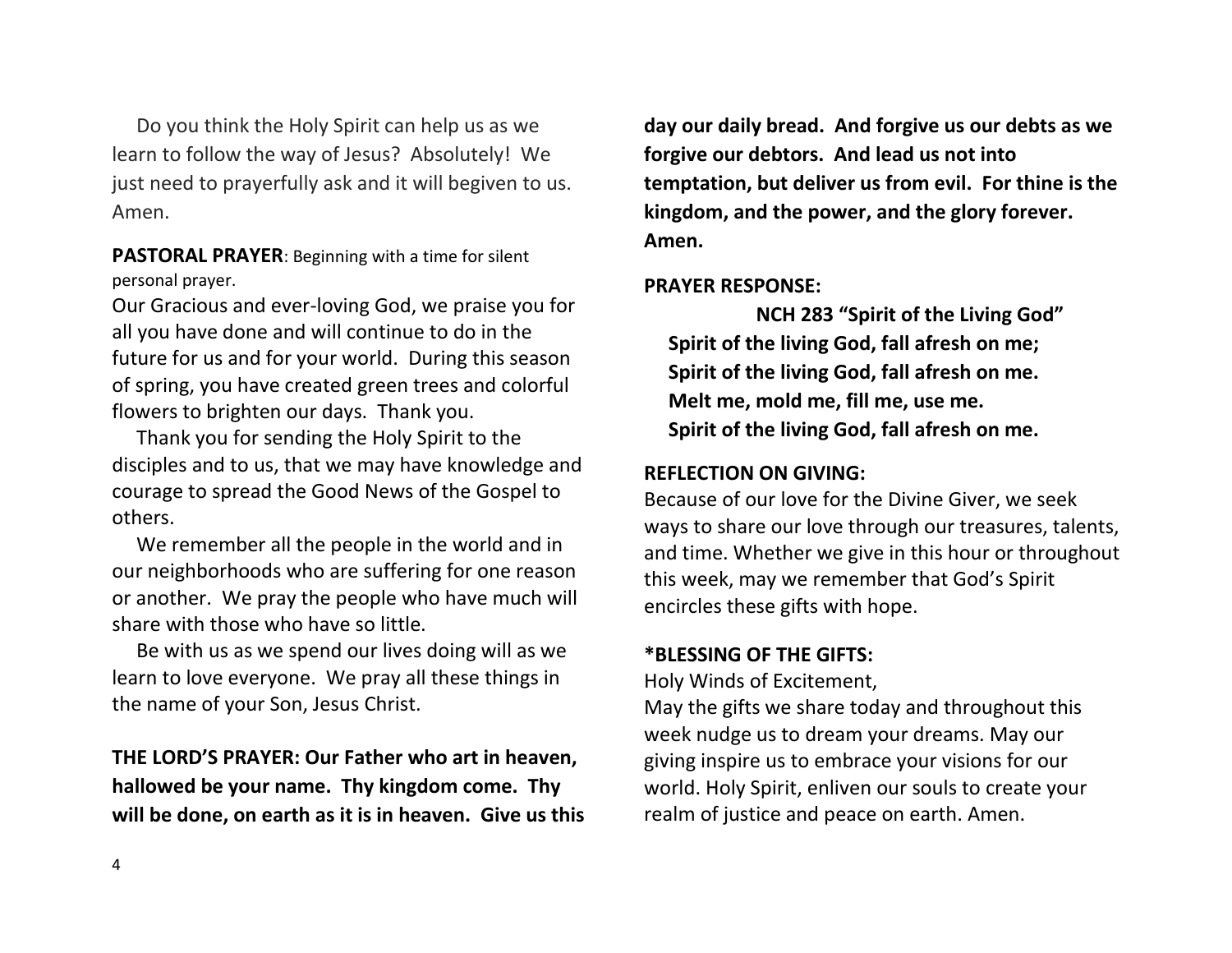# **\*GREAT PRAYER OF THANKSGIVING: HOLY COMMUNION:**

On this day of Pentecost, may the Spirit dance with you! **May the Spirit dance with you as well!** May God's grace be poured into your hearts. **Come, Holy Spirit, to fill our hearts with love.** May God's Word become your language of praise. **Come, Holy Spirit, to teach us new songs of thanksgiving.**

**Let us pray:** With a Word, you scattered chaos, God of wonder and joy, creating everything imaginable, and those things only you could envision. Pouring out your Breath of life, dolphins frolicked in seas, dogs chased their tails in circles, songbirds twittered to welcome the sunrise, and we were shaped in your image, so we might enjoy life with you in goodness.

But we tried to build a tower to reach those temptations just out of our reach, convinced they would make us happier than your joy.

Old men and women, young girls and boys, those we call prophets and those we call meddlers, came speaking your words of invitation so we might return to you, but we thought they were drunk, or foolish, or didn't have a clue as to what is really important in life. So you chose to send us your Child, who spoke of your whispers to his heart, calling us to trust in your once again.

With those who dare to imagine your wonder, with those who wonder what is going on, we sing of the thanksgivings filling our hearts:

**Holy, holy, holy are you, God who would gather us. All creation joins in praising you this day. Hosanna in the highest! Blessed is the One who sends the Advocate to us. Hosanna in the highest!**

God of every moment, you alone are holy, and your Heart, Jesus, comes to bring us new life, new hopes, new spirit.

 As the Spirit rested upon him at baptism, so he calls us Beloved; as the Spirit accompanied him in the wilderness, so he is with us in moments of struggles; as the Spirit anointed him to serve, so he gives us the words to challenge injustice, the courage to resist easy choices, the determination to be faithful in welcoming all people.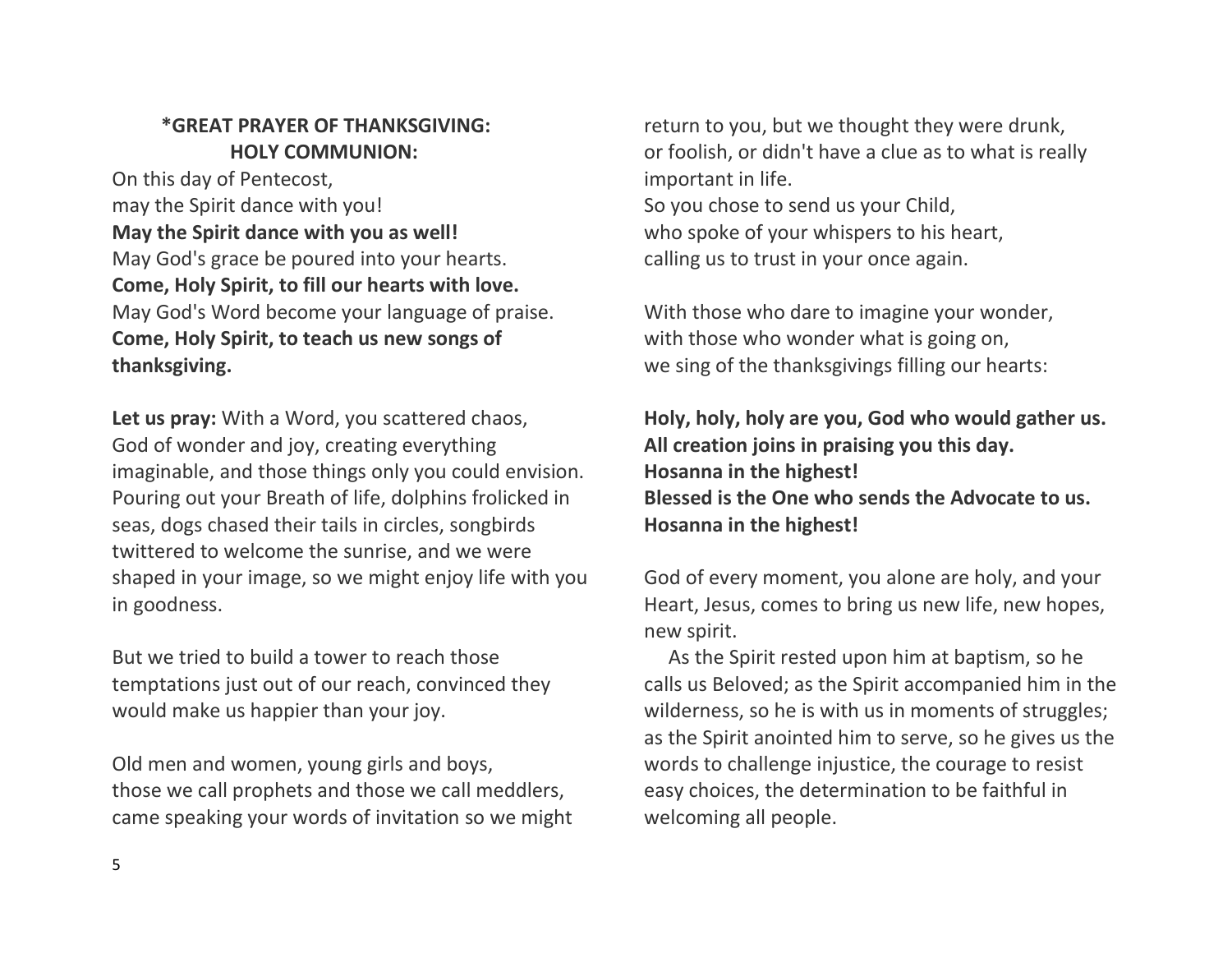And as the Spirit strengthened him to confront the fear of death and abandonment, so the Spirit opens our closed hearts to the gracious news that death is no more, defeated once and for all by your resurrection love.

As we come to this Table, we remember the Spirit which was poured out at our baptism, the Spirit which fills us with new hope and life, the Spirit which transforms us into faithful people, and so we share that mystery we call faith:

**Jesus gave his life, entering the silence of death; Jesus was raised, as resurrection's new song was sung; Jesus will come, and so we sing as long as we can, with the breath of the Spirit filling us.**

Once again, as you did so long ago, pour out your Spirit upon those gathered in this place, as called by you, and upon the gifts gracing this Table. With the bread, you feed us, as you feed all creation, so we can go forth, each day, to offer hope to those who are forgotten, to share joy with those who grieve, to be the words of love for those who hear only judgment and hate.

 With the cup, you nourish us, as you fill all of creation, so we can be poured out, each day,

for the children bullied in schools, for the seniors mistreated by society, for the most vulnerable who bear the brunt of budget and tax cuts.

And when your Spirit comes at the end of all time and space, gather us with our sisters and brothers around the Table of grace and wonder where we will be filled with the Spirit's breath so we can sing your praises for all eternity,

God in Community, Holy in One. Amen.

## **SHARING THE ELEMENTS:**

## **\*PRAYER OF THANKSGIVING:**

**We give thanks, almighty God, that you have refreshed us at your table by granting us the presence of Jesus Christ. Strength our faith, increase our love for one another, and send us forth into the world in courage ad peace, rejoicing in the power of the Holy Spirit; through Jesus Christ our Savior, Amen.**

## **\*RESPONSIVE Sending**

We have heard the voice of God. who scatters us to gather the world into the community of grace and hope. **We will go to fill the emptiness of others,**